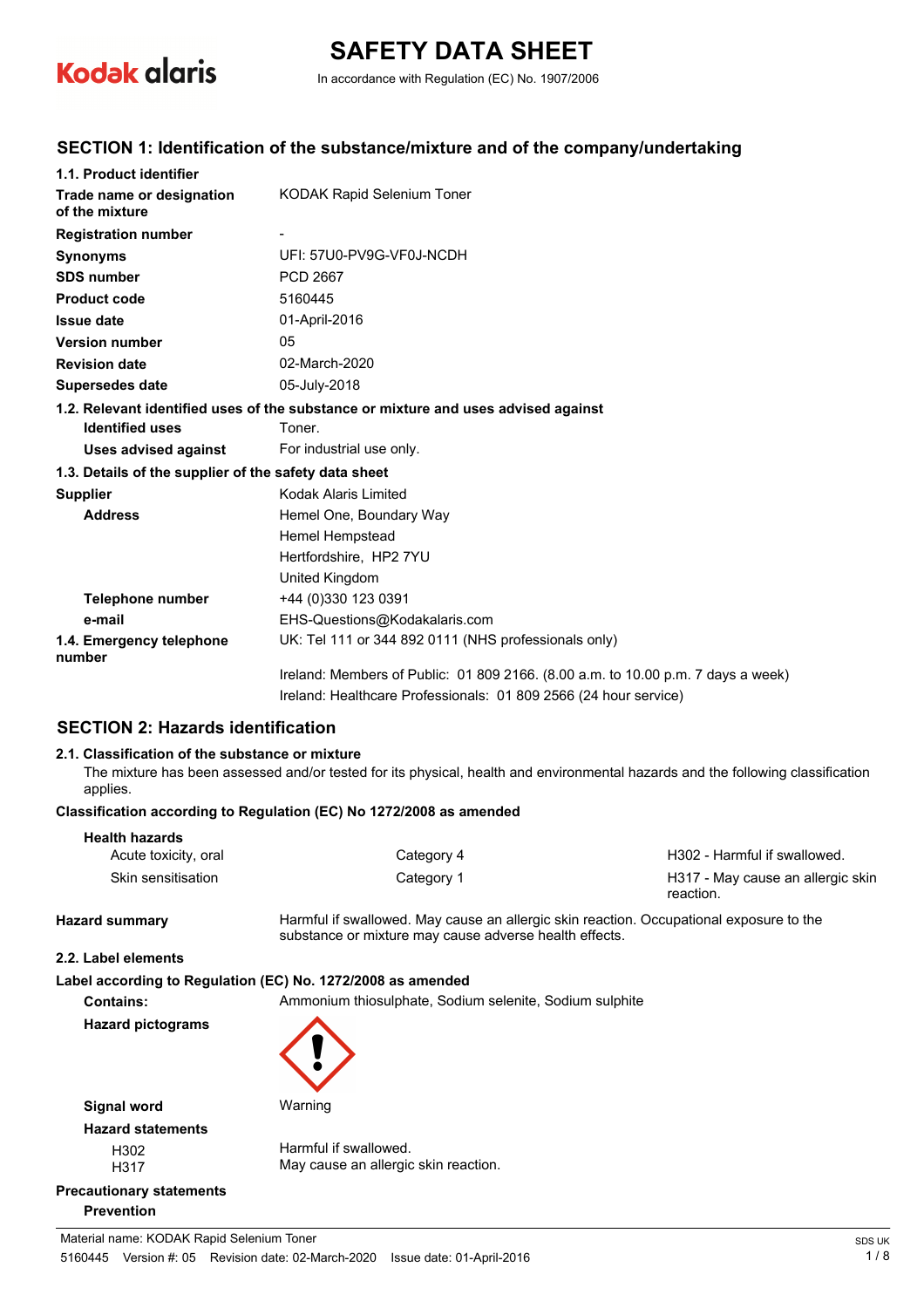| P261                                  | Avoid breathing mist/vapor.                                            |
|---------------------------------------|------------------------------------------------------------------------|
| P <sub>264</sub>                      | Wash thoroughly after handling.                                        |
| P270                                  | Do not eat, drink or smoke when using this product.                    |
| P272                                  | Contaminated work clothing should not be allowed out of the workplace. |
| P280                                  | Wear protective gloves.                                                |
| <b>Response</b>                       |                                                                        |
| $P301 + P312$                         | IF SWALLOWED: Call a POISON CENTRE/doctor if you feel unwell.          |
| P330                                  | Rinse mouth.                                                           |
| $P302 + P352$                         | IF ON SKIN: Wash with plenty of water.                                 |
| $P333 + P313$                         | If skin irritation or rash occurs: Get medical advice/attention.       |
| P362 + P364                           | Take off contaminated clothing and wash it before reuse.               |
| <b>Storage</b>                        | Not available.                                                         |
| <b>Disposal</b>                       | Not available.                                                         |
| <b>Supplemental label information</b> | EUH031 - Contact with acids liberates toxic gas.                       |
| 2.3. Other hazards                    | Not a PBT or vPvB substance or mixture.                                |
|                                       |                                                                        |

### **SECTION 3: Composition/information on ingredients**

#### **3.2. Mixtures**

#### **General information**

| <b>Chemical name</b>   | %                                           |                         | CAS-No. / EC No. REACH Registration No.                                             | Index No.                | <b>Notes</b> |
|------------------------|---------------------------------------------|-------------------------|-------------------------------------------------------------------------------------|--------------------------|--------------|
| Ammonium thiosulphate  | $25 - 30$                                   | 7783-18-8<br>231-982-0  | 01-2119537325-41-0006                                                               | $\overline{\phantom{a}}$ |              |
| <b>Classification:</b> | $\overline{\phantom{0}}$                    |                         |                                                                                     |                          |              |
| Sodium sulphite        | $10 - 15$                                   | 7757-83-7<br>231-821-4  |                                                                                     | $\overline{\phantom{a}}$ |              |
| <b>Classification:</b> | Acute Tox. 4; H302, Aquatic Chronic 3; H412 |                         |                                                                                     |                          |              |
| Sodium selenite        | < 2.0                                       | 10102-18-8<br>233-267-9 |                                                                                     | 034-003-00-3             |              |
| <b>Classification:</b> |                                             |                         | Acute Tox. 2: H300, Skin Sens. 1: H317, Acute Tox. 3: H331, Aquatic Chronic 2: H411 |                          |              |

#### **List of abbreviations and symbols that may be used above**

#: This substance has been assigned Union workplace exposure limit(s).

M: M-factor

PBT: persistent, bioaccumulative and toxic substance.

vPvB: very persistent and very bioaccumulative substance.

All concentrations are in percent by weight unless ingredient is a gas. Gas concentrations are in percent by volume.

#### **Composition comments** The full text for all H-statements is displayed in section 16.

#### **SECTION 4: First aid measures**

| <b>General information</b>             | Ensure that medical personnel are aware of the material(s) involved, and take precautions to<br>protect themselves. Show this safety data sheet to the doctor in attendance. Wash contaminated<br>clothing before reuse. |
|----------------------------------------|--------------------------------------------------------------------------------------------------------------------------------------------------------------------------------------------------------------------------|
| 4.1. Description of first aid measures |                                                                                                                                                                                                                          |

| Inhalation                                                                            | Move to fresh air. Call a physician if symptoms develop or persist.                                                                                                                 |  |
|---------------------------------------------------------------------------------------|-------------------------------------------------------------------------------------------------------------------------------------------------------------------------------------|--|
| <b>Skin contact</b>                                                                   | Remove contaminated clothing immediately and wash skin with soap and water. In case of<br>eczema or other skin disorders: Seek medical attention and take along these instructions. |  |
| Eye contact                                                                           | Rinse with water. Get medical attention if irritation develops and persists.                                                                                                        |  |
| Ingestion                                                                             | Rinse mouth. If vomiting occurs, keep head low so that stomach content doesn't get into the lungs.<br>Get medical advice/attention if you feel unwell.                              |  |
| 4.2. Most important symptoms<br>and effects, both acute and<br>delayed                | May cause an allergic skin reaction. Dermatitis. Rash.                                                                                                                              |  |
| 4.3. Indication of any<br>immediate medical attention<br>and special treatment needed | Provide general supportive measures and treat symptomatically. Keep victim warm. Keep victim<br>under observation. Symptoms may be delayed.                                         |  |

#### **SECTION 5: Firefighting measures**

| <b>General fire hazards</b>                                 | Dried product residue can act as a reducing agent.                                                       |
|-------------------------------------------------------------|----------------------------------------------------------------------------------------------------------|
| 5.1. Extinguishing media<br>Suitable extinguishing<br>media | Water spray. Alcohol resistant foam. Dry chemicals. Carbon dioxide (CO2). Flush with plenty of<br>water. |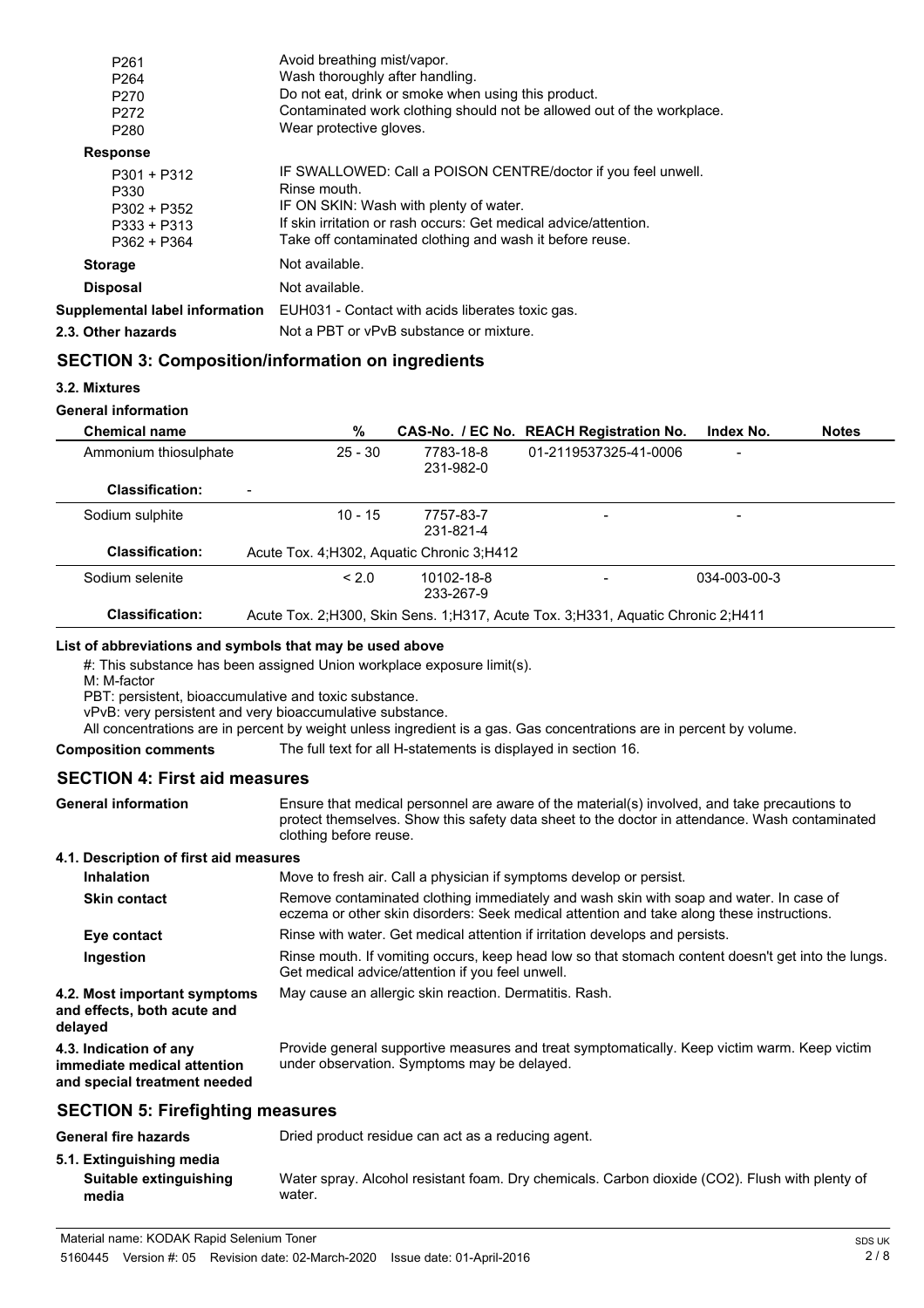**Unsuitable extinguishing** Do not use water jet as an extinguisher, as this will spread the fire. **media 5.2. Special hazards arising** During fire, gases hazardous to health may be formed. **from the substance or mixture 5.3. Advice for firefighters** Wear self-contained breathing apparatus and protective clothing. Fire or excessive heat may produce hazardous decomposition products. **Special protective equipment for firefighters Special fire fighting** Move containers from fire area if you can do so without risk. **procedures Specific methods** Use standard firefighting procedures and consider the hazards of other involved materials.

#### **SECTION 6: Accidental release measures**

|                                                              | 6.1. Personal precautions, protective equipment and emergency procedures                                                                                                                                                                                                                                                                                                                                                                                           |
|--------------------------------------------------------------|--------------------------------------------------------------------------------------------------------------------------------------------------------------------------------------------------------------------------------------------------------------------------------------------------------------------------------------------------------------------------------------------------------------------------------------------------------------------|
| For non-emergency<br>personnel                               | Keep unnecessary personnel away. Keep people away from and upwind of spill/leak. Wear<br>appropriate protective equipment and clothing during clean-up. Avoid breathing mist/vapor. Do not<br>touch damaged containers or spilled material unless wearing appropriate protective clothing.<br>Ensure adequate ventilation. Local authorities should be advised if significant spillages cannot be<br>contained. For personal protection, see section 8 of the SDS. |
| For emergency responders                                     | Keep unnecessary personnel away. Use personal protection recommended in Section 8 of the<br>SDS.                                                                                                                                                                                                                                                                                                                                                                   |
| 6.2. Environmental precautions                               | Avoid discharge into drains, water courses or onto the ground.                                                                                                                                                                                                                                                                                                                                                                                                     |
| 6.3. Methods and material for<br>containment and cleaning up | Large Spills: Stop the flow of material, if this is without risk. Dike the spilled material, where this is<br>possible. Absorb in vermiculite, dry sand or earth and place into containers. Following product<br>recovery, flush area with water.                                                                                                                                                                                                                  |
|                                                              | Small Spills: Wipe up with absorbent material (e.g. cloth, fleece). Clean surface thoroughly to<br>remove residual contamination.                                                                                                                                                                                                                                                                                                                                  |
| 6.4. Reference to other<br>sections                          | Never return spills to original containers for re-use. For waste disposal, see section 13 of the SDS.<br>See Section 8 for personal protective equipment.                                                                                                                                                                                                                                                                                                          |

#### **SECTION 7: Handling and storage**

| 7.1. Precautions for safe<br>handling                                   | Do not taste or swallow. Avoid contact with eyes, skin, and clothing. Avoid prolonged exposure.<br>When using, do not eat, drink or smoke. Provide adequate ventilation. Wear appropriate personal<br>protective equipment. Wash hands thoroughly after handling. Observe good industrial hygiene<br>practices. |
|-------------------------------------------------------------------------|-----------------------------------------------------------------------------------------------------------------------------------------------------------------------------------------------------------------------------------------------------------------------------------------------------------------|
| 7.2. Conditions for safe<br>storage, including any<br>incompatibilities | Store in tightly closed container. Store away from incompatible materials (see Section 10 of the<br>SDS).                                                                                                                                                                                                       |
| 7.3. Specific end use(s)                                                | Toner.                                                                                                                                                                                                                                                                                                          |

#### **SECTION 8: Exposure controls/personal protection**

#### **8.1. Control parameters**

**Occupational exposure limits**

| UK. EH40 Workplace Exposure Limits (WELs)     |                                                                                                                                                                                                                                                                                                                                                                                                        |                                                                                      |  |
|-----------------------------------------------|--------------------------------------------------------------------------------------------------------------------------------------------------------------------------------------------------------------------------------------------------------------------------------------------------------------------------------------------------------------------------------------------------------|--------------------------------------------------------------------------------------|--|
| <b>Components</b>                             | Type                                                                                                                                                                                                                                                                                                                                                                                                   | Value                                                                                |  |
| Sodium selenite (CAS<br>10102-18-8)           | TWA                                                                                                                                                                                                                                                                                                                                                                                                    | $0.1 \text{ mg/m}$                                                                   |  |
| <b>Biological limit values</b>                | No biological exposure limits noted for the ingredient(s).                                                                                                                                                                                                                                                                                                                                             |                                                                                      |  |
| <b>Recommended monitoring</b><br>procedures   | Follow standard monitoring procedures.                                                                                                                                                                                                                                                                                                                                                                 |                                                                                      |  |
| Derived no effect levels<br>(DNELs)           | Not available.                                                                                                                                                                                                                                                                                                                                                                                         |                                                                                      |  |
| Predicted no effect<br>concentrations (PNECs) | Not available.                                                                                                                                                                                                                                                                                                                                                                                         |                                                                                      |  |
| 8.2. Exposure controls                        |                                                                                                                                                                                                                                                                                                                                                                                                        |                                                                                      |  |
| Appropriate engineering<br>controls           | Good general ventilation (typically 10 air changes per hour) should be used. Ventilation rates<br>should be matched to conditions. If applicable, use process enclosures, local exhaust ventilation,<br>or other engineering controls to maintain airborne levels below recommended exposure limits. If<br>exposure limits have not been established, maintain airborne levels to an acceptable level. |                                                                                      |  |
|                                               | Individual protection measures, such as personal protective equipment                                                                                                                                                                                                                                                                                                                                  |                                                                                      |  |
| <b>General information</b>                    | discussion with the supplier of the personal protective equipment.                                                                                                                                                                                                                                                                                                                                     | Personal protection equipment should be chosen according to the CEN standards and in |  |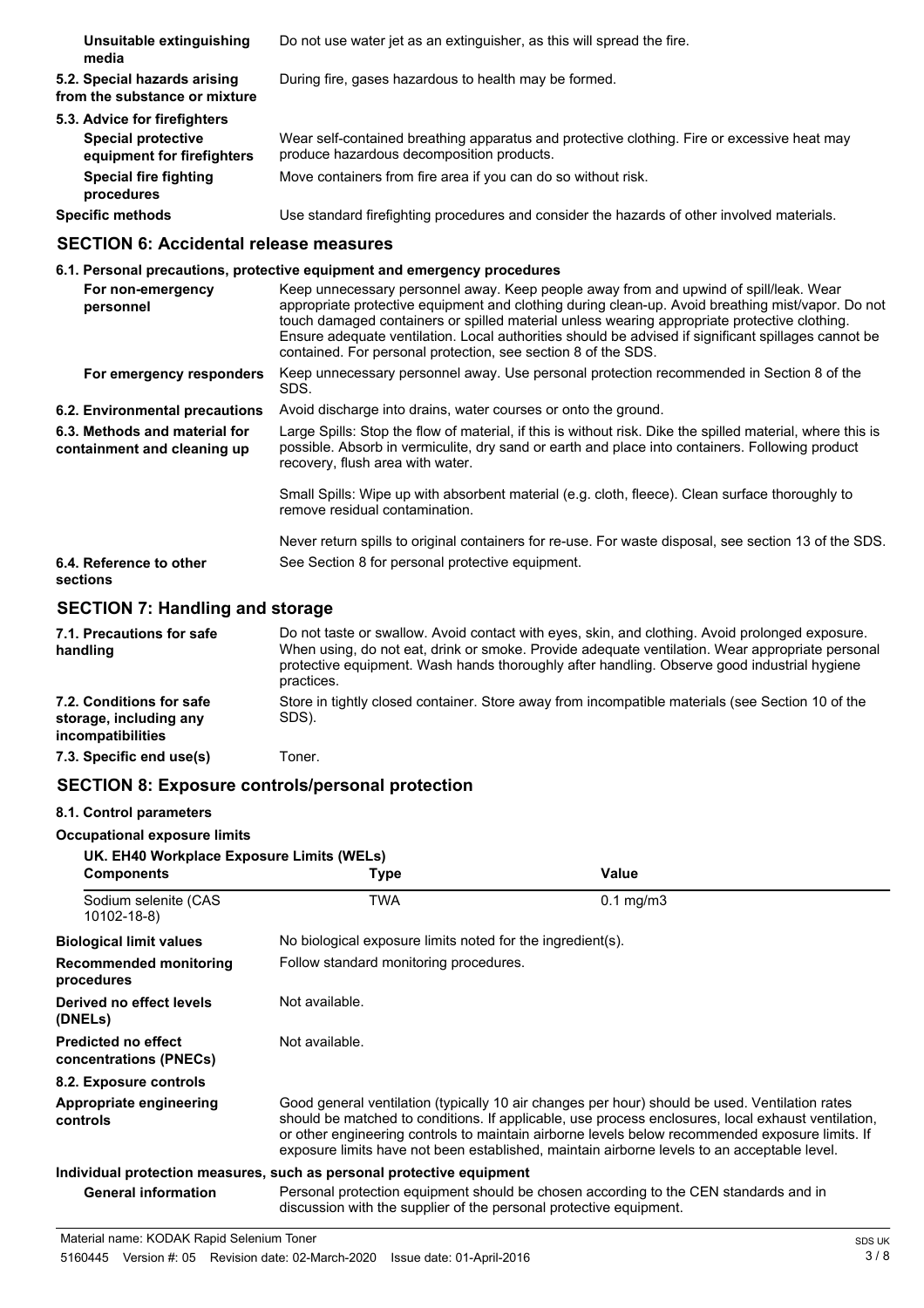| Eye/face protection                       | Wear safety glasses with side shields (or goggles).                                                                                                                                                                                                                                                                                    |  |
|-------------------------------------------|----------------------------------------------------------------------------------------------------------------------------------------------------------------------------------------------------------------------------------------------------------------------------------------------------------------------------------------|--|
| <b>Skin protection</b>                    |                                                                                                                                                                                                                                                                                                                                        |  |
| - Hand protection                         | Using the information provided in Section 2, seek the advice of the glove supplier<br>as to the most suitable glove material. Avoid skin contact when mixing or handling the<br>substance/preparation or a mixture by wearing impervious gloves and protective clothing<br>appropriate to the risk of exposure.                        |  |
|                                           | Use chemical resistant gloves. In case of prolonged immersion or frequently repeated contact:                                                                                                                                                                                                                                          |  |
|                                           | Material: Nitrile rubber, Thickness: >=0.38 mm, Breakthrough time: > 480 min<br>Material: Neoprene, Thickness: > = 0.65 mm, Breakthrough time: > 240 min<br>Material: butyl-rubber, Thickness: >=0.36 mm, Breakthrough time: > 480 min                                                                                                 |  |
|                                           | Avoid natural rubber gloves.                                                                                                                                                                                                                                                                                                           |  |
|                                           | The protective gloves to be used must comply with the specifications of the EC directive<br>89/686/EEC and the resultant standard EN 374. This recommendation applies only to the product<br>stated in the Safety Data Sheet and supplied by us as well as to the purpose specified by us.                                             |  |
| - Other                                   | Wear appropriate chemical resistant clothing. Use of an impervious apron is recommended.                                                                                                                                                                                                                                               |  |
| <b>Respiratory protection</b>             | In case of insufficient ventilation, wear suitable respiratory equipment. If engineering controls do<br>not maintain airborne concentrations below recommended exposure limits (where applicable) or to<br>an acceptable level (in countries where exposure limits have not been established), an approved<br>respirator must be worn. |  |
| <b>Thermal hazards</b>                    | Wear appropriate thermal protective clothing, when necessary.                                                                                                                                                                                                                                                                          |  |
| <b>Hygiene measures</b>                   | Keep away from food and drink. Always observe good personal hygiene measures, such as<br>washing after handling the material and before eating, drinking, and/or smoking. Routinely wash<br>work clothing and protective equipment to remove contaminants. Contaminated work clothing<br>should not be allowed out of the workplace.   |  |
| <b>Environmental exposure</b><br>controls | Environmental manager must be informed of all major releases.                                                                                                                                                                                                                                                                          |  |

# **SECTION 9: Physical and chemical properties**

# **9.1. Information on basic physical and chemical properties**

| <b>Appearance</b>                                 |                     |
|---------------------------------------------------|---------------------|
| <b>Physical state</b>                             | Liquid.             |
| Form                                              | Liquid.             |
| Colour                                            | colourless          |
| Odour                                             | characteristic mild |
| <b>Odour threshold</b>                            | Not available.      |
| рH                                                | 9                   |
| <b>Melting point/freezing point</b>               | Not available.      |
| Initial boiling point and boiling<br>range        | > 100 °C (> 212 °F) |
| <b>Flash point</b>                                | does not flash      |
| <b>Evaporation rate</b>                           | Not available.      |
| Flammability (solid, gas)                         | Not applicable.     |
| Upper/lower flammability or explosive limits      |                     |
| <b>Flammability limit - lower</b><br>(%)          | Not available.      |
| <b>Flammability limit - upper</b><br>(%)          | Not available.      |
| Vapour pressure                                   | 18 mm Hg            |
| <b>Vapour density</b>                             | 0.6                 |
| <b>Relative density</b>                           | 1.32                |
| Solubility(ies)                                   |                     |
| Solubility (water)                                | Complete            |
| <b>Partition coefficient</b><br>(n-octanol/water) | Not available.      |
| <b>Auto-ignition temperature</b>                  | Not available.      |
| <b>Decomposition temperature</b>                  | Not available.      |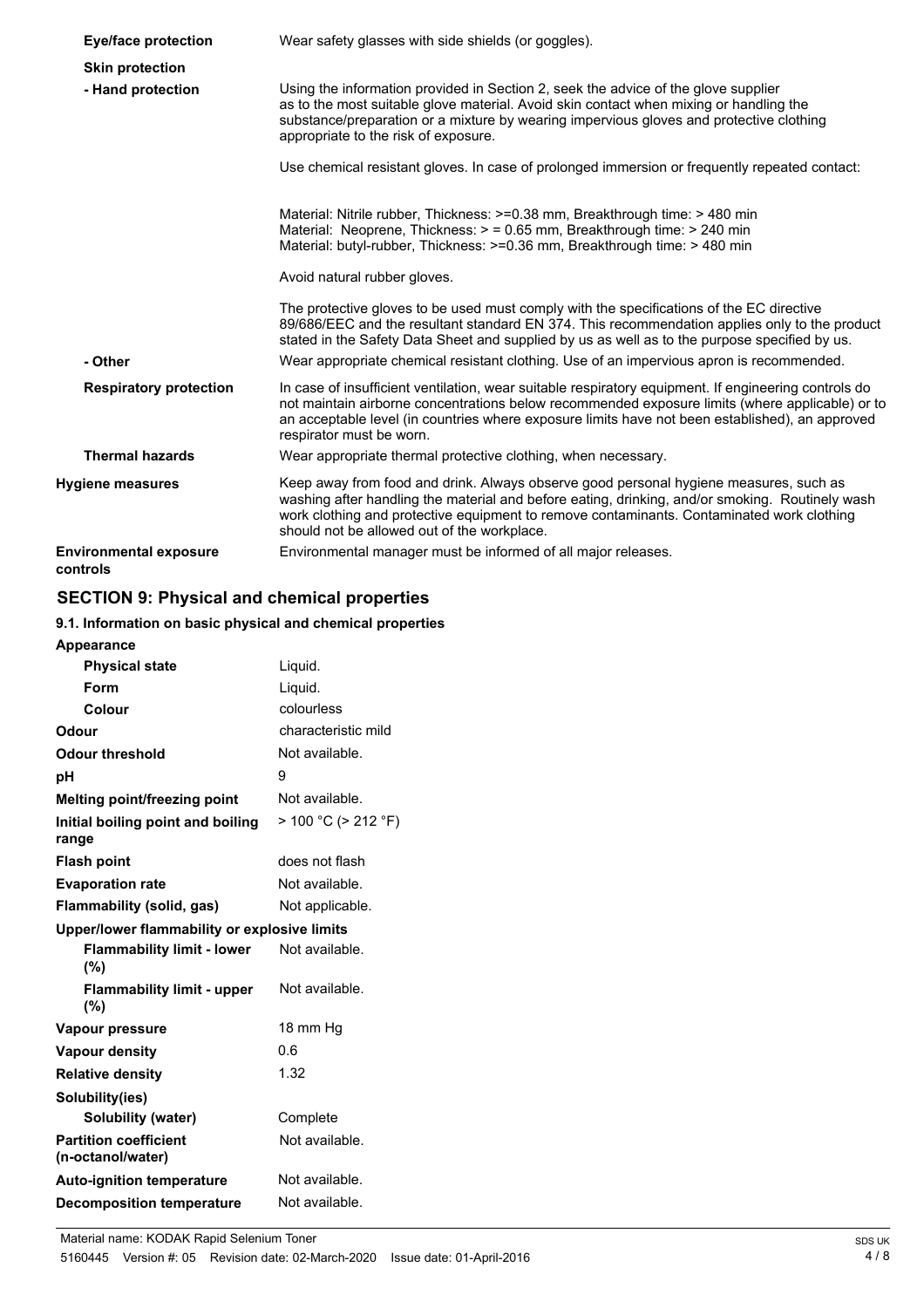| <b>Viscosity</b>            | Not available.                                |
|-----------------------------|-----------------------------------------------|
| <b>Explosive properties</b> | Not explosive.                                |
| <b>Oxidising properties</b> | Not oxidising.                                |
| 9.2. Other information      | No relevant additional information available. |

# **SECTION 10: Stability and reactivity**

| 10.1. Reactivity                            | The product is stable and non-reactive under normal conditions of use, storage and transport.                                                                                                                                                                                         |
|---------------------------------------------|---------------------------------------------------------------------------------------------------------------------------------------------------------------------------------------------------------------------------------------------------------------------------------------|
| 10.2. Chemical stability                    | Material is stable under normal conditions.                                                                                                                                                                                                                                           |
| 10.3. Possibility of hazardous<br>reactions | Hazardous polymerisation does not occur.                                                                                                                                                                                                                                              |
| 10.4. Conditions to avoid                   | Keep away from heat, hot surfaces, sparks, open flames and other ignition sources. Contact with<br>incompatible materials.                                                                                                                                                            |
| 10.5. Incompatible materials                | Acids. Strong bases. Sodium hypochlorite (bleach). Halogenated materials. Oxidizing agents.<br>Contact with strong acids may liberate sulphur dioxide. Contact with strong bases may liberate<br>ammonia. Contact with sodium hypochlorite (bleach) may liberate hazardous materials. |
| 10.6. Hazardous<br>decomposition products   | Sulphur oxides. Ammonia. Chloramine.                                                                                                                                                                                                                                                  |

# **SECTION 11: Toxicological information**

| <b>General information</b>                                          | Occupational exposure to the substance or mixture may cause adverse effects.                                                                                                                                                                                                                                                                                                                                    |  |  |
|---------------------------------------------------------------------|-----------------------------------------------------------------------------------------------------------------------------------------------------------------------------------------------------------------------------------------------------------------------------------------------------------------------------------------------------------------------------------------------------------------|--|--|
| Information on likely routes of exposure                            |                                                                                                                                                                                                                                                                                                                                                                                                                 |  |  |
| Inhalation                                                          | May cause irritation to the respiratory system. In contact with strong acids or if heated, sulphites<br>may liberate sulphur dioxide gas. Sulphur dioxide gas is irritating to the respiratory tract. Some<br>asthmatics or hypersensitive individuals may experience difficulty breathing.                                                                                                                     |  |  |
| <b>Skin contact</b>                                                 | May cause an allergic skin reaction.                                                                                                                                                                                                                                                                                                                                                                            |  |  |
| Eye contact                                                         | Direct contact with eyes may cause temporary irritation.                                                                                                                                                                                                                                                                                                                                                        |  |  |
| Ingestion                                                           | Harmful if swallowed. Some asthmatics or sulfite-sensitive individuals may experience wheezing,<br>chest tightness, stomach upset, hives, faintness, weakness and diarrhea.                                                                                                                                                                                                                                     |  |  |
| Symptoms                                                            | May cause an allergic skin reaction. Dermatitis. Rash.                                                                                                                                                                                                                                                                                                                                                          |  |  |
| 11.1. Information on toxicological effects                          |                                                                                                                                                                                                                                                                                                                                                                                                                 |  |  |
| Acute toxicity                                                      | Harmful if swallowed.                                                                                                                                                                                                                                                                                                                                                                                           |  |  |
| Skin corrosion/irritation                                           | Based on available data, the classification criteria are not met.                                                                                                                                                                                                                                                                                                                                               |  |  |
| Serious eye damage/eye<br>irritation                                | Based on available data, the classification criteria are not met.                                                                                                                                                                                                                                                                                                                                               |  |  |
| <b>Respiratory sensitisation</b>                                    | Based on available data, the classification criteria are not met.                                                                                                                                                                                                                                                                                                                                               |  |  |
| <b>Skin sensitisation</b>                                           | May cause an allergic skin reaction.                                                                                                                                                                                                                                                                                                                                                                            |  |  |
| <b>Germ cell mutagenicity</b>                                       | Based on available data, the classification criteria are not met.                                                                                                                                                                                                                                                                                                                                               |  |  |
| Carcinogenicity                                                     | Based on available data, the classification criteria are not met.                                                                                                                                                                                                                                                                                                                                               |  |  |
|                                                                     | IARC Monographs. Overall Evaluation of Carcinogenicity                                                                                                                                                                                                                                                                                                                                                          |  |  |
| Sodium selenite (CAS 10102-18-8)<br>Sodium sulphite (CAS 7757-83-7) | 3 Not classifiable as to carcinogenicity to humans.<br>3 Not classifiable as to carcinogenicity to humans.                                                                                                                                                                                                                                                                                                      |  |  |
| <b>Reproductive toxicity</b>                                        | Based on available data, the classification criteria are not met.                                                                                                                                                                                                                                                                                                                                               |  |  |
| Specific target organ toxicity -<br>single exposure                 | Based on available data, the classification criteria are not met.                                                                                                                                                                                                                                                                                                                                               |  |  |
| Specific target organ toxicity -<br>repeated exposure               | Based on available data, the classification criteria are not met.                                                                                                                                                                                                                                                                                                                                               |  |  |
| <b>Aspiration hazard</b>                                            | Based on available data, the classification criteria are not met.                                                                                                                                                                                                                                                                                                                                               |  |  |
| Mixture versus substance<br>information                             | No information available.                                                                                                                                                                                                                                                                                                                                                                                       |  |  |
| <b>Other information</b>                                            | Contains: Selenious acid, disodium salt. The toxicological properties of this material have not<br>been fully investigated and its handling and use may present additional hazards. Overexposure to<br>selenium compounds may cause liver and kidney damage, neurological effects, fatigue, irritability,<br>hair loss, skin lesions, nausea and vomiting, garlic odor of breath and sweat, and metallic taste. |  |  |
|                                                                     |                                                                                                                                                                                                                                                                                                                                                                                                                 |  |  |

## **SECTION 12: Ecological information**

**12.1. Toxicity** Based on available data, the classification criteria are not met for hazardous to the aquatic environment.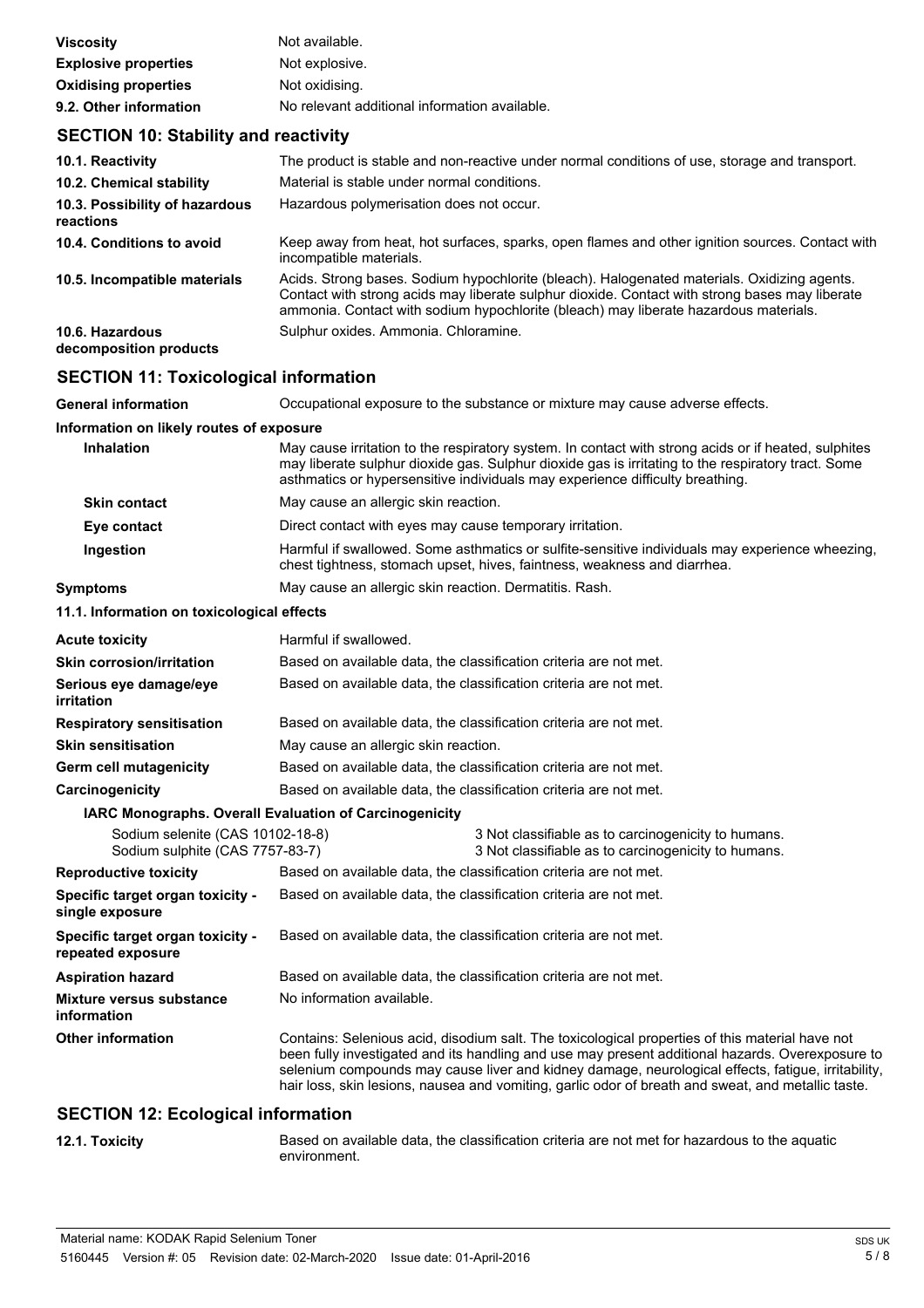| <b>Components</b>                                         |                                                                                                                                                                                                                                                                              | <b>Species</b>                                                                                                                        | <b>Test Results</b>                                                                                                                                                                                    |  |
|-----------------------------------------------------------|------------------------------------------------------------------------------------------------------------------------------------------------------------------------------------------------------------------------------------------------------------------------------|---------------------------------------------------------------------------------------------------------------------------------------|--------------------------------------------------------------------------------------------------------------------------------------------------------------------------------------------------------|--|
| Sodium selenite (CAS 10102-18-8)                          |                                                                                                                                                                                                                                                                              |                                                                                                                                       |                                                                                                                                                                                                        |  |
| <b>Aquatic</b>                                            |                                                                                                                                                                                                                                                                              |                                                                                                                                       |                                                                                                                                                                                                        |  |
| Crustacea                                                 | EC50                                                                                                                                                                                                                                                                         | Water flea (Daphnia magna)                                                                                                            | 1.1 mg/l, $48$ hours                                                                                                                                                                                   |  |
| Fish                                                      | <b>LC50</b>                                                                                                                                                                                                                                                                  | Rainbow trout, donaldson trout<br>(Oncorhynchus mykiss)                                                                               | 1.8 mg/l, 96 hours                                                                                                                                                                                     |  |
| 12.2. Persistence and<br>degradability                    | No data is available on the degradability of any ingredients in the mixture.                                                                                                                                                                                                 |                                                                                                                                       |                                                                                                                                                                                                        |  |
| 12.3. Bioaccumulative potential                           | No data available.                                                                                                                                                                                                                                                           |                                                                                                                                       |                                                                                                                                                                                                        |  |
| <b>Partition coefficient</b><br>n-octanol/water (log Kow) | Not available.                                                                                                                                                                                                                                                               |                                                                                                                                       |                                                                                                                                                                                                        |  |
| <b>Bioconcentration factor (BCF)</b>                      |                                                                                                                                                                                                                                                                              | Not available.                                                                                                                        |                                                                                                                                                                                                        |  |
| 12.4. Mobility in soil                                    |                                                                                                                                                                                                                                                                              | No data available.                                                                                                                    |                                                                                                                                                                                                        |  |
| 12.5. Results of PBT and vPvB<br>assessment               |                                                                                                                                                                                                                                                                              | Not a PBT or vPvB substance or mixture.                                                                                               |                                                                                                                                                                                                        |  |
| 12.6. Other adverse effects                               | No other adverse environmental effects (e.g. ozone depletion, photochemical ozone creation<br>potential, endocrine disruption, global warming potential) are expected from this component.                                                                                   |                                                                                                                                       |                                                                                                                                                                                                        |  |
| <b>SECTION 13: Disposal considerations</b>                |                                                                                                                                                                                                                                                                              |                                                                                                                                       |                                                                                                                                                                                                        |  |
| 13.1. Waste treatment methods                             |                                                                                                                                                                                                                                                                              |                                                                                                                                       |                                                                                                                                                                                                        |  |
| <b>Residual waste</b>                                     | The European Waste Catalogue Code is 09 01 99 Wastes not otherwise specified. This<br>information is provided to assist users in the correct treatment and disposal of product, product<br>packaging and working solutions prepared and used to Kodak Alaris specifications. |                                                                                                                                       |                                                                                                                                                                                                        |  |
|                                                           | regulations.                                                                                                                                                                                                                                                                 |                                                                                                                                       | Dispose of product and working solution in accordance with local/regional/national/international                                                                                                       |  |
| <b>Contaminated packaging</b>                             |                                                                                                                                                                                                                                                                              | If thoroughly cleaned, preferably by rinsing at least three times with water, waste product<br>make up the working solution.          | packaging may be consigned for recovery as non-hazardous waste with the European Waste<br>Catalog 15 01 06 Mixed Packaging. Whenever possible, minimize waste by using rinsing water to                |  |
|                                                           |                                                                                                                                                                                                                                                                              | residues of or contaminated by hazardous substances.                                                                                  | All other waste product packaging contaminated by product should be consigned for disposal as<br>hazardous waste with the European Waste Catalogue Code 15 01 10 Packaging containing                  |  |
| <b>EU waste code</b>                                      |                                                                                                                                                                                                                                                                              | packaging: 15 01 02 Plastic Packaging.                                                                                                | Wastes not otherwise specified 09 01 99. Contaminated product packaging: 15 01 10 Packaging<br>containing residues of or contaminated by hazardous substances. Thoroughly cleaned product              |  |
| Disposal methods/information                              |                                                                                                                                                                                                                                                                              | product, working solution and contaminated product packaging in accordance with<br>local/regional/national/international regulations. | Collect and reclaim or dispose in sealed containers at licensed waste disposal site. Dispose of<br>contents/container in accordance with local/regional/national/international regulations. Dispose of |  |
| <b>Special precautions</b>                                |                                                                                                                                                                                                                                                                              | Dispose in accordance with all applicable regulations. None.                                                                          |                                                                                                                                                                                                        |  |

# **SECTION 14: Transport information**

#### **ADR**

14.1. - 14.6.: Not regulated as dangerous goods.

#### **IATA**

14.1. - 14.6.: Not regulated as dangerous goods.

#### **IMDG**

14.1. - 14.6.: Not regulated as dangerous goods.

# **14.7. Transport in bulk** Not established.

```
according to Annex II of
MARPOL 73/78 and the IBC
Code
```
# **SECTION 15: Regulatory information**

**15.1. Safety, health and environmental regulations/legislation specific for the substance or mixture**

# **EU regulations**

**Regulation (EC) No. 1005/2009 on substances that deplete the ozone layer, Annex I and II, as amended** Not listed.

**Regulation (EC) No. 850/2004 On persistent organic pollutants, Annex I as amended** Not listed.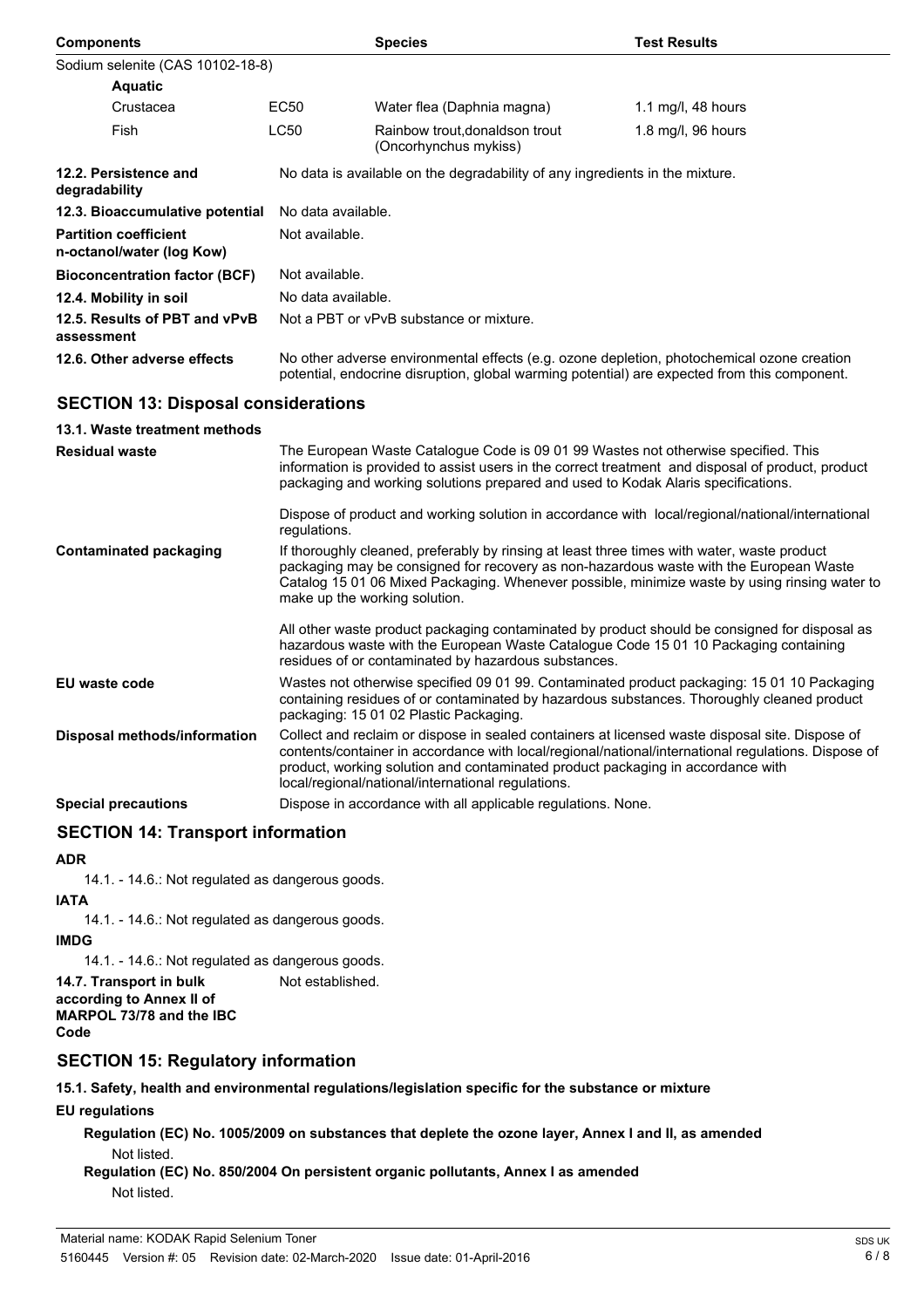|                                                                                           | Regulation (EU) No. 649/2012 concerning the export and import of dangerous chemicals, Annex I, Part 1 as amended                                                                                                                                                                                                                                                                                                                                 |
|-------------------------------------------------------------------------------------------|--------------------------------------------------------------------------------------------------------------------------------------------------------------------------------------------------------------------------------------------------------------------------------------------------------------------------------------------------------------------------------------------------------------------------------------------------|
| Not listed.                                                                               | Regulation (EU) No. 649/2012 concerning the export and import of dangerous chemicals, Annex I, Part 2 as amended                                                                                                                                                                                                                                                                                                                                 |
| Not listed.                                                                               |                                                                                                                                                                                                                                                                                                                                                                                                                                                  |
| Not listed.                                                                               | Regulation (EU) No. 649/2012 concerning the export and import of dangerous chemicals, Annex I, Part 3 as amended                                                                                                                                                                                                                                                                                                                                 |
| Not listed.                                                                               | Regulation (EU) No. 649/2012 concerning the export and import of dangerous chemicals, Annex V as amended                                                                                                                                                                                                                                                                                                                                         |
| Not listed.                                                                               | Regulation (EC) No. 166/2006 Annex II Pollutant Release and Transfer Registry, as amended                                                                                                                                                                                                                                                                                                                                                        |
| Not listed.                                                                               | Regulation (EC) No. 1907/2006, REACH Article 59(10) Candidate List as currently published by ECHA                                                                                                                                                                                                                                                                                                                                                |
| Authorisations                                                                            |                                                                                                                                                                                                                                                                                                                                                                                                                                                  |
| Not listed.                                                                               | Regulation (EC) No. 1907/2006, REACH Annex XIV Substances subject to authorization, as amended                                                                                                                                                                                                                                                                                                                                                   |
| <b>Restrictions on use</b>                                                                |                                                                                                                                                                                                                                                                                                                                                                                                                                                  |
|                                                                                           | Regulation (EC) No. 1907/2006, REACH Annex XVII Substances subject to restriction on marketing and use as amended                                                                                                                                                                                                                                                                                                                                |
| Not listed.                                                                               |                                                                                                                                                                                                                                                                                                                                                                                                                                                  |
| work, as amended.                                                                         | Directive 2004/37/EC: on the protection of workers from the risks related to exposure to carcinogens and mutagens at                                                                                                                                                                                                                                                                                                                             |
| Not listed.                                                                               |                                                                                                                                                                                                                                                                                                                                                                                                                                                  |
| <b>Other EU regulations</b>                                                               |                                                                                                                                                                                                                                                                                                                                                                                                                                                  |
|                                                                                           | Directive 2012/18/EU on major accident hazards involving dangerous substances, as amended                                                                                                                                                                                                                                                                                                                                                        |
| Sodium selenite (CAS 10102-18-8)                                                          |                                                                                                                                                                                                                                                                                                                                                                                                                                                  |
| Other regulations                                                                         | The product is classified and labelled in accordance with Regulation (EC) 1272/2008 (CLP<br>Regulation) as amended. This Safety Data Sheet complies with the requirements of Regulation<br>(EC) No 1907/2006, as amended.                                                                                                                                                                                                                        |
| <b>National regulations</b>                                                               | Young people under 18 years old are not allowed to work with this product according to EU<br>Directive 94/33/EC on the protection of young people at work, as amended.                                                                                                                                                                                                                                                                           |
|                                                                                           | Follow national regulation on the protection of workers from the risks of exposure to carcinogens<br>and mutagens at work, in accordance with Directive 2004/37/EC.                                                                                                                                                                                                                                                                              |
| 15.2. Chemical safety<br>assessment                                                       | No Chemical Safety Assessment has been carried out.                                                                                                                                                                                                                                                                                                                                                                                              |
| <b>SECTION 16: Other information</b>                                                      |                                                                                                                                                                                                                                                                                                                                                                                                                                                  |
| List of abbreviations                                                                     |                                                                                                                                                                                                                                                                                                                                                                                                                                                  |
|                                                                                           | IARC Monographs. Overall Evaluation of Carcinogenicity<br><b>CAS: Chemical Abstract Service.</b><br>PBT: Persistent, bioaccumulative, toxic.<br>vPvB: very Persistent, very Bioaccumulative.<br>DNEL: Derived No Effect Level.<br>PNEC: Predicted No Effect Concentration.<br>TWA: Time Weighted Average.<br>STEL: Short-term Exposure Limit.<br>LD50: Lethal Dose 50%.<br>LC50: Lethal Concentration 50%.<br>EC50: Effective Concentration 50%. |
| <b>References</b>                                                                         | ECHA: European Chemical Agency.<br>IARC Monographs. Overall Evaluation of Carcinogenicity                                                                                                                                                                                                                                                                                                                                                        |
| Information on evaluation<br>method leading to the<br>classification of mixture           | The classification for health and environmental hazards is derived by a combination of calculation<br>methods and test data, if available.                                                                                                                                                                                                                                                                                                       |
| <b>Full text of any H-statements</b><br>not written out in full under<br>Sections 2 to 15 | H300 Fatal if swallowed.                                                                                                                                                                                                                                                                                                                                                                                                                         |
|                                                                                           | H302 Harmful if swallowed.<br>H317 May cause an allergic skin reaction.<br>LI331 Tovio if inholod                                                                                                                                                                                                                                                                                                                                                |

- H331 Toxic if inhaled.
- H411 Toxic to aquatic life with long lasting effects.
- H412 Harmful to aquatic life with long lasting effects.
- **Revision information** This document has undergone significant changes and should be reviewed in its entirety.

**Training information** Follow training instructions when handling this material.